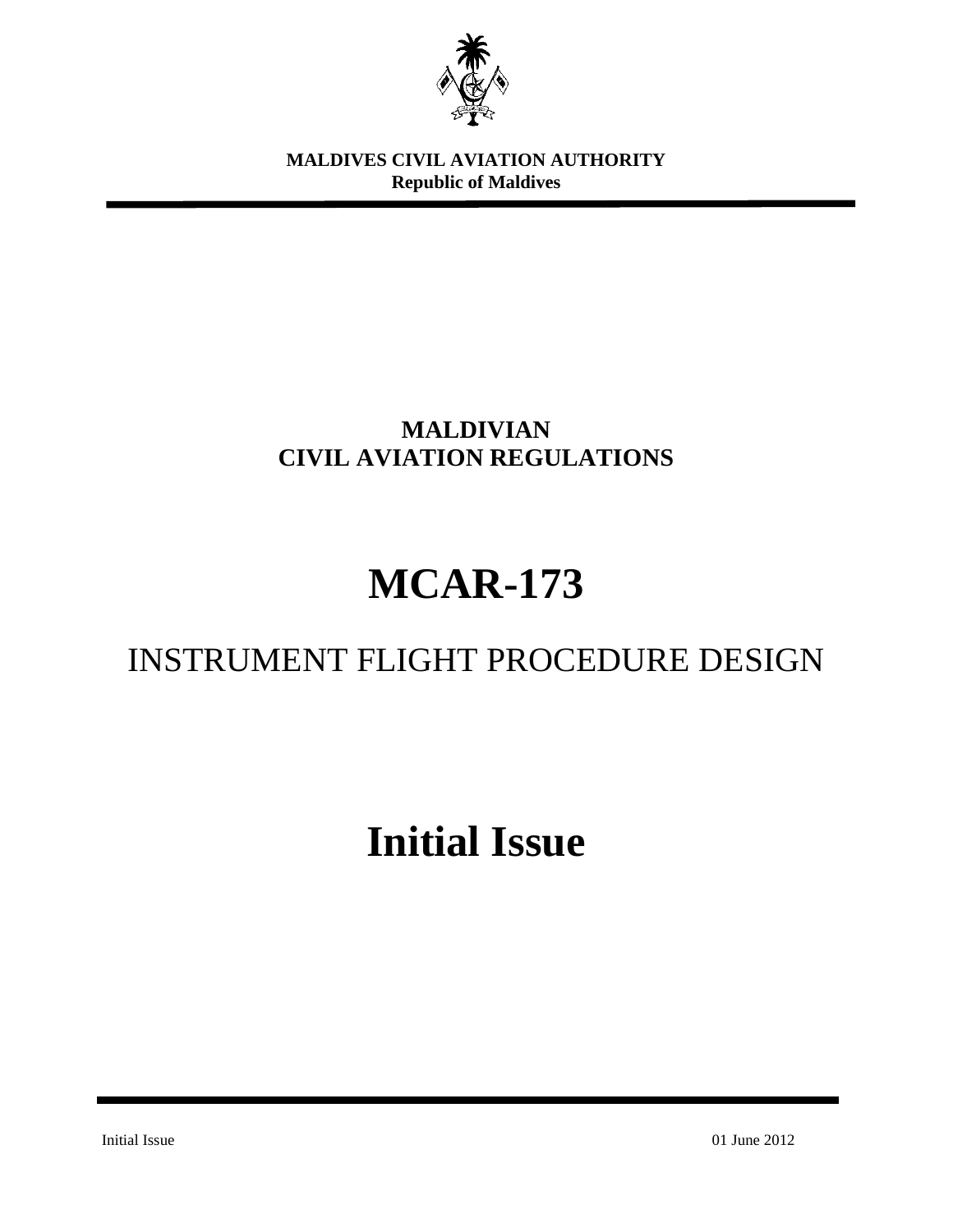| <b>Amendment</b><br><b>No.:</b> | <b>Section and</b><br>Page No.: | <b>Issue</b><br>date: | <b>Date</b><br><b>Inserted:</b> | <b>Inserted</b><br>By: | <b>Date</b><br><b>Removed:</b> | <b>Removed</b><br>By: |
|---------------------------------|---------------------------------|-----------------------|---------------------------------|------------------------|--------------------------------|-----------------------|
| <b>Initial Issue</b>            | All                             | 01.06.12              | 01.06.12                        | $\sf MCAA$             |                                |                       |
|                                 |                                 |                       |                                 |                        |                                |                       |
|                                 |                                 |                       |                                 |                        |                                |                       |
|                                 |                                 |                       |                                 |                        |                                |                       |
|                                 |                                 |                       |                                 |                        |                                |                       |
|                                 |                                 |                       |                                 |                        |                                |                       |
|                                 |                                 |                       |                                 |                        |                                |                       |
|                                 |                                 |                       |                                 |                        |                                |                       |
|                                 |                                 |                       |                                 |                        |                                |                       |
|                                 |                                 |                       |                                 |                        |                                |                       |
|                                 |                                 |                       |                                 |                        |                                |                       |
|                                 |                                 |                       |                                 |                        |                                |                       |
|                                 |                                 |                       |                                 |                        |                                |                       |
|                                 |                                 |                       |                                 |                        |                                |                       |
|                                 |                                 |                       |                                 |                        |                                |                       |
|                                 |                                 |                       |                                 |                        |                                |                       |
|                                 |                                 |                       |                                 |                        |                                |                       |
|                                 |                                 |                       |                                 |                        |                                |                       |
|                                 |                                 |                       |                                 |                        |                                |                       |
|                                 |                                 |                       |                                 |                        |                                |                       |
|                                 |                                 |                       |                                 |                        |                                |                       |
|                                 |                                 |                       |                                 |                        |                                |                       |
|                                 |                                 |                       |                                 |                        |                                |                       |
|                                 |                                 |                       |                                 |                        |                                |                       |
|                                 |                                 |                       |                                 |                        |                                |                       |
|                                 |                                 |                       |                                 |                        |                                |                       |
|                                 |                                 |                       |                                 |                        |                                |                       |
|                                 |                                 |                       |                                 |                        |                                |                       |
|                                 |                                 |                       |                                 |                        |                                |                       |
|                                 |                                 |                       |                                 |                        |                                |                       |
|                                 |                                 |                       |                                 |                        |                                |                       |
|                                 |                                 |                       |                                 |                        |                                |                       |
|                                 |                                 |                       |                                 |                        |                                |                       |
|                                 |                                 |                       |                                 |                        |                                |                       |
|                                 |                                 |                       |                                 |                        |                                |                       |
|                                 |                                 |                       |                                 |                        |                                |                       |
|                                 |                                 |                       |                                 |                        |                                |                       |
|                                 |                                 |                       |                                 |                        |                                |                       |

#### **. LIST OF AMENDMENTS**

Initial Issue 01 June 2012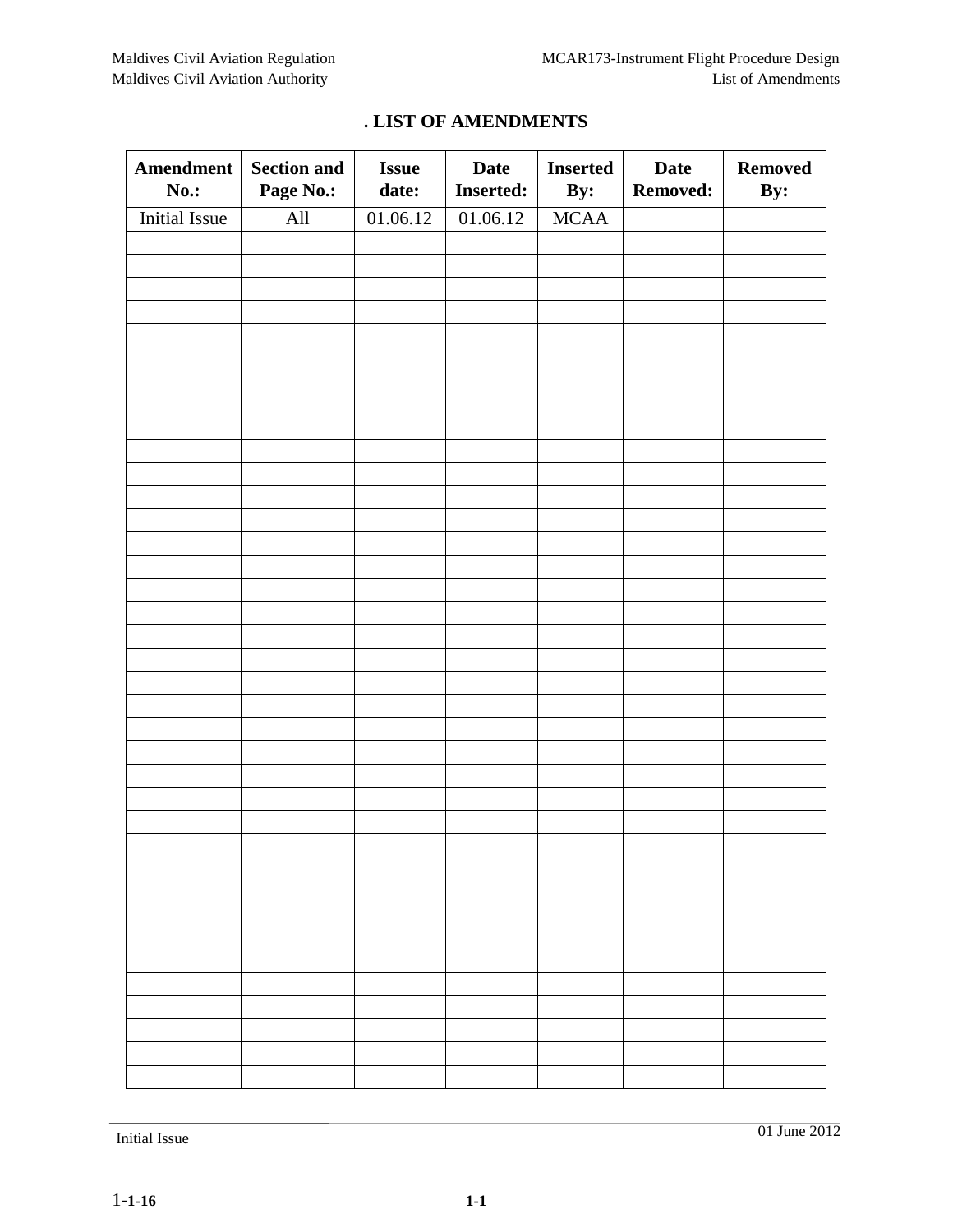| <b>Section</b>                                                               | Page        | <b>Amendment</b><br>No. | <b>Date</b>  |
|------------------------------------------------------------------------------|-------------|-------------------------|--------------|
| <b>List of Amendments</b>                                                    | $LOA - 1-1$ | <b>Initial Issue</b>    | 01 June 2012 |
| List of Effective Pages                                                      | $LEP - 2-1$ | <b>Initial Issue</b>    | 01 June 2012 |
| <b>Table of Contents</b>                                                     | $TOC - 3-1$ | <b>Initial Issue</b>    | 01 June 2012 |
| Definitions and Abbreviations                                                | $4 - 1$     | <b>Initial Issue</b>    | 01 June 2012 |
|                                                                              | $4 - 2$     | <b>Initial Issue</b>    | 01 June 2012 |
| Chapter 1 - Introduction                                                     | $5 - 1$     | <b>Initial Issue</b>    | 01 June 2012 |
|                                                                              | $5 - 2$     | <b>Initial Issue</b>    | 01 June 2012 |
| Chapter 2 - Instrument Flight Procedure                                      | $6-1$       | <b>Initial Issue</b>    | 01 June 2012 |
| Design Organisation                                                          | $6 - 2$     | <b>Initial Issue</b>    | 01 June 2012 |
| Chapter 3 - Instrument Flight Procedure                                      | $7-1$       | <b>Initial Issue</b>    | 01 June 2012 |
| Designer Qualifications and<br>Training                                      | $7 - 2$     | <b>Initial Issue</b>    | 01 June 2012 |
| Chapter 4- Procedure Design Information<br>Acquisition                       | $8 - 1$     | <b>Initial Issue</b>    | 01 June 2012 |
| Chapter 5 – Instrument Flight Procedure                                      | $9 - 1$     | <b>Initial Issue</b>    | 01 June 2012 |
| <b>Design Process</b>                                                        | $9 - 2$     | <b>Initial Issue</b>    | 01 June 2012 |
|                                                                              | $9 - 3$     | <b>Initial Issue</b>    | 01 June 2012 |
|                                                                              | $9 - 4$     | <b>Initial Issue</b>    | 01 June 2012 |
| Chapter 6-Safety Assessment                                                  | $10 - 1$    | <b>Initial Issue</b>    | 01 June 2012 |
| Chapter 7 - Design Publication                                               | $11 - 1$    | <b>Initial Issue</b>    | 01 June 2012 |
| Chapter 8 – Procedure Design Automation                                      | $12 - 1$    | <b>Initial Issue</b>    | 01 June 2012 |
| Chapter 9 - Appendix 1- Instrument Flight<br><b>Procedure Design Process</b> | $13 - 1$    | <b>Initial Issue</b>    | 01 June 2012 |

# **List of Effective Pages**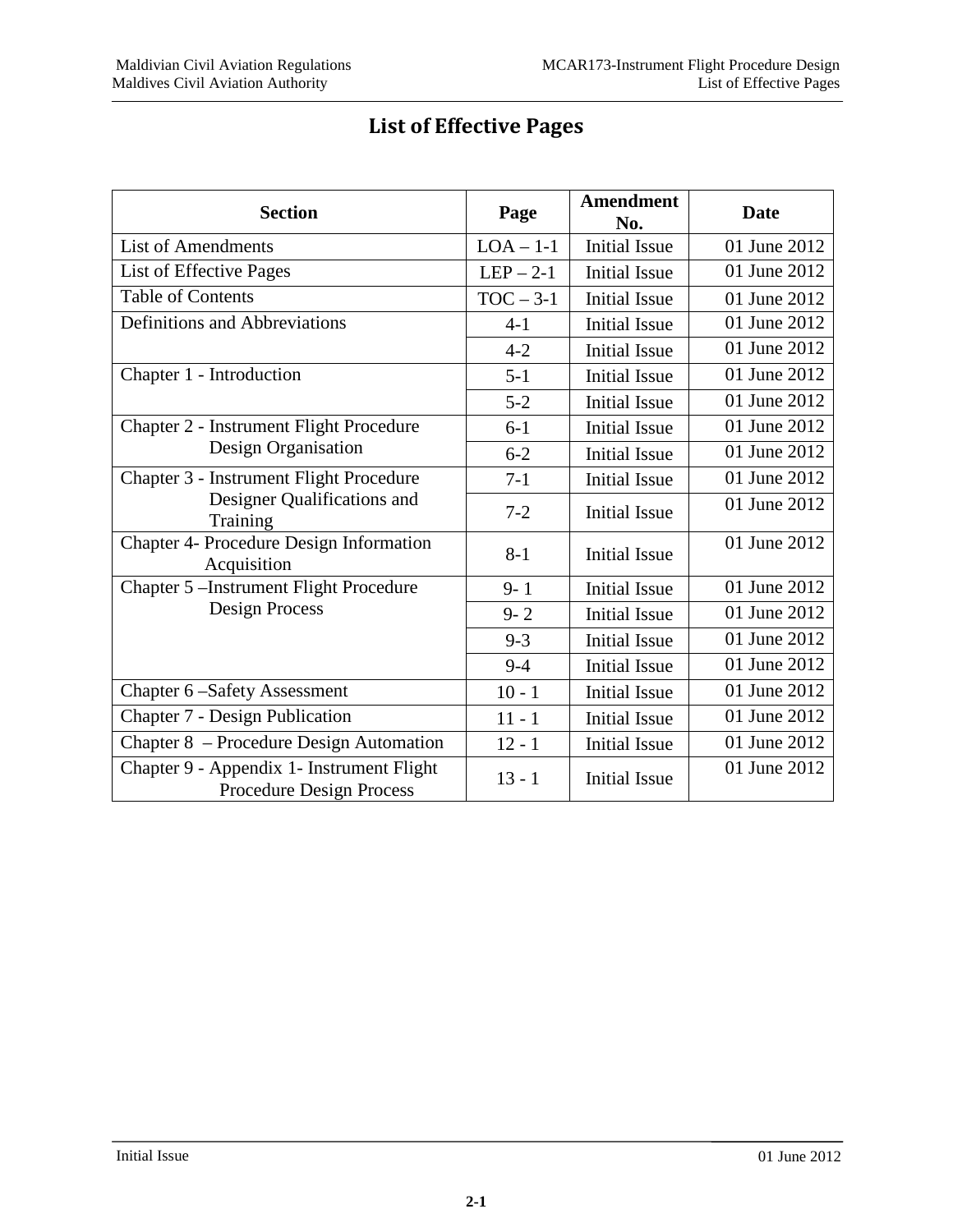# **TABLE OF CONTENTS**

| <b>CHAPTER 1</b>         |  |
|--------------------------|--|
| 1.1<br>1.2               |  |
| <b>CHAPTER 2</b>         |  |
| 2.1<br>2.2<br>2.3<br>2.4 |  |
| <b>CHAPTER 3</b>         |  |
| 3.1<br>3.2               |  |
| <b>CHAPTER 4</b>         |  |
| 4.1                      |  |
| <b>CHAPTER 5</b>         |  |
| 5.1<br>5.2<br>5.3<br>5.4 |  |
| <b>CHAPTER 6</b>         |  |
| 6.1                      |  |
| <b>CHAPTER 7</b>         |  |
| 7.1                      |  |
| <b>CHAPTER 8</b>         |  |
| 8.1<br>8.2               |  |
| <b>CHAPTER 9</b>         |  |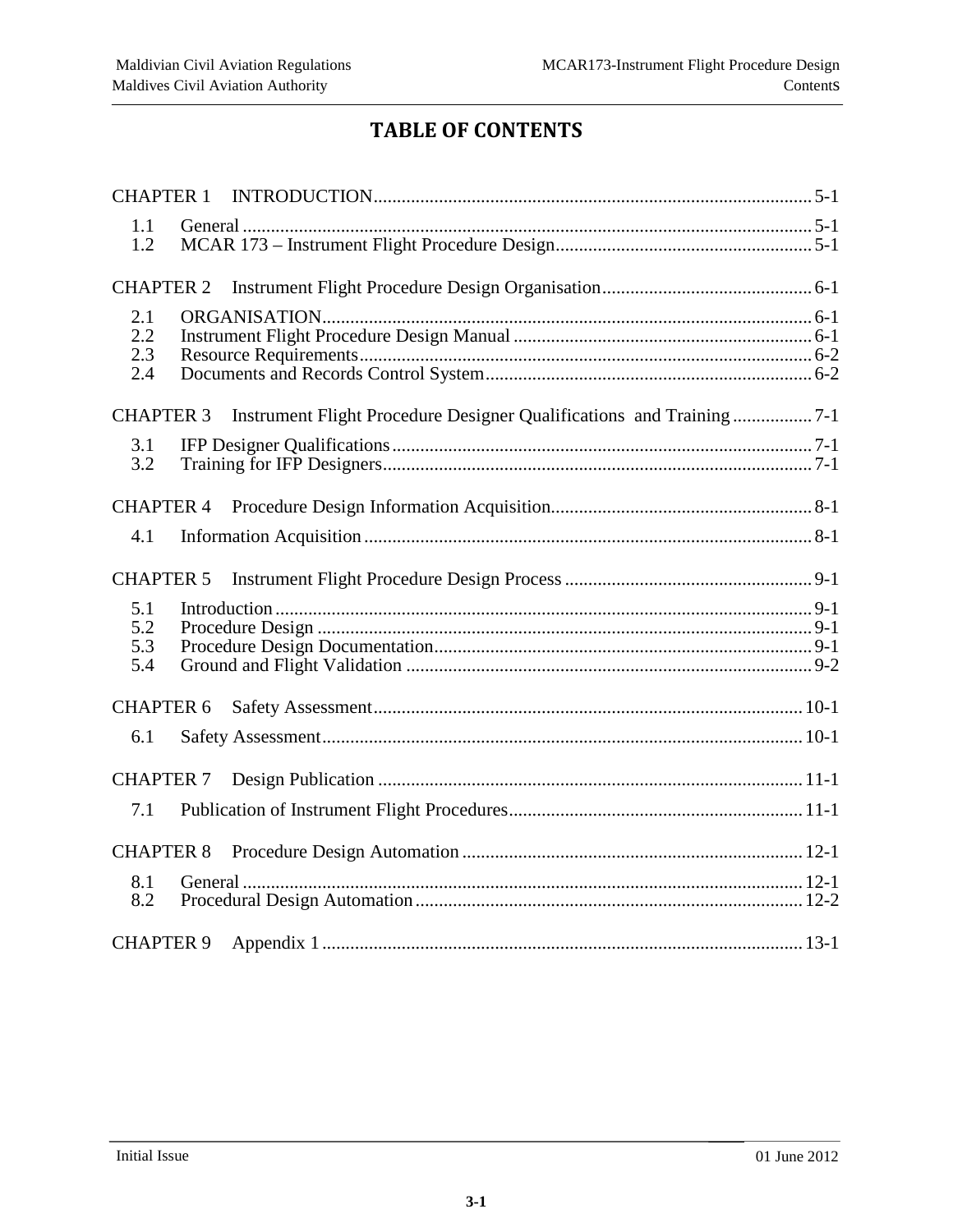#### **DEFINITIONS AND ABBREVIATIONS**

#### **DEFINITIONS**

#### **Instrument flight procedure**

A published procedure used by aircraft flying in accordance with the instrument flight rules which is designed to achieve and maintain an acceptable level of safety in operations and includes an instrument approach procedure, a standard instrument departure, a planned departure route and a standard instrument arrival.

#### **Instrument flight procedure design organisation**

Referring to an organisation responsible for the design and maintenance of instrument flight procedure.

#### **Instrument flight procedure designer**

A person who has acquired and maintained the required competency level to design instrument flight procedures in accordance with the applicable criteria.

#### **Instrument approach procedure**

A series of pre-determined manoeuvres by reference to flight instruments with specific protection from obstacles from the initial approach fix, or where applicable, from the beginning of a defined arrival route to a point from which a landing can be completed and thereafter, if a landing is not completed, to a position at which holding or en-route obstacle clearance criteria apply.

#### **Standard instrument departure**

A designated instrument flight rule (IFR) departure route linking the aerodrome or a specific runway of the aerodrome with a specified significant point, normally on a designated ATS route, at which the enroute phase of a flight commences.

#### **Planned departure route**

A notified instrument flight rule departure (IFR) route linking the aerodrome or a specific runway of the aerodrome with a specified significant point, normally on the boundary of controlled airspace associated with the aerodrome.

#### **Standard instrument arrival**

A designated instrument flight rule arrival (IFR) route linking a significant point, normally on an ATS route, with a point from which a published instrument approach procedure can be commenced.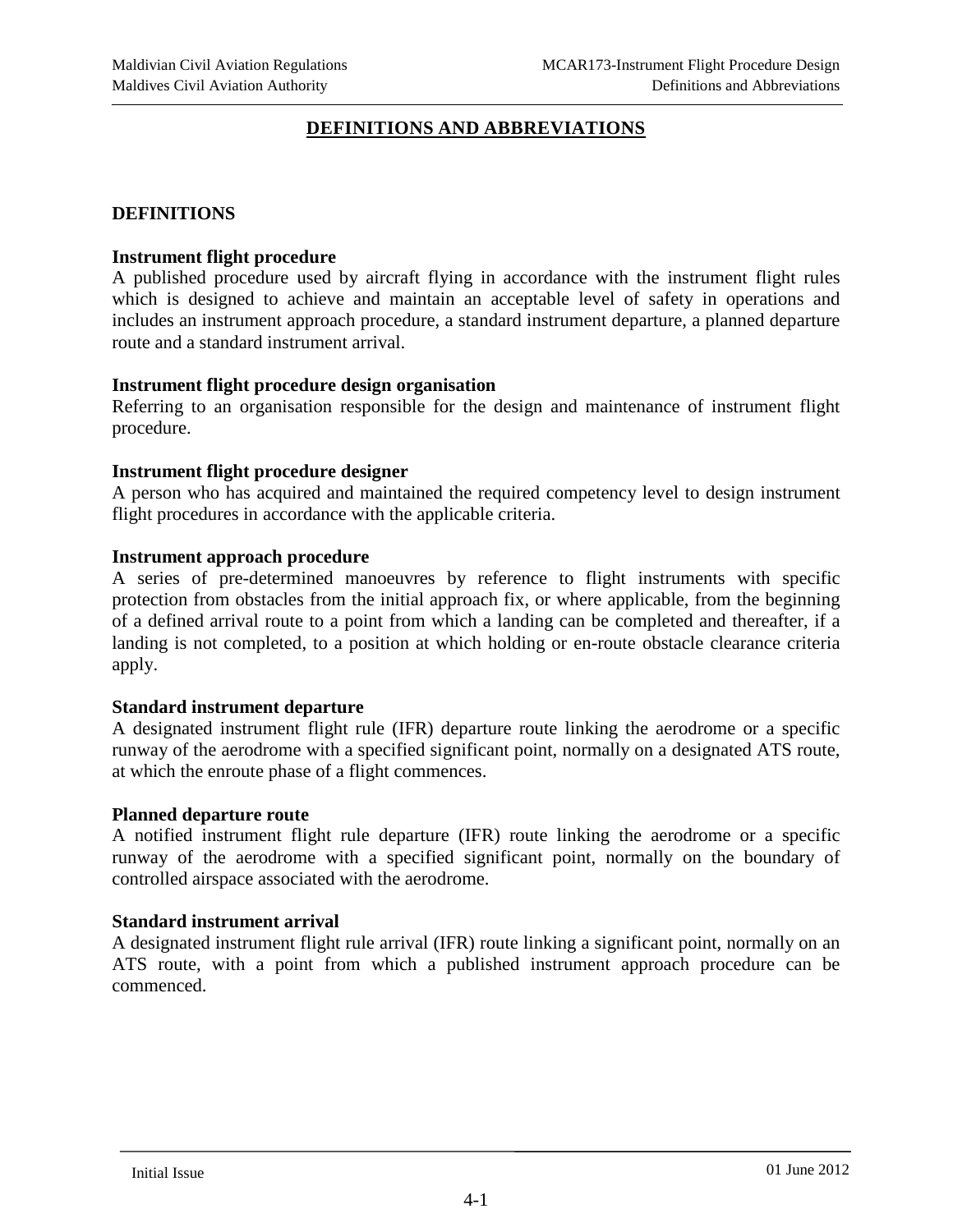# **ABBREVIATIONS**

| <b>MCAA</b> | <b>Maldives Civil Aviation Authority</b>         |  |
|-------------|--------------------------------------------------|--|
| AIP         | <b>Aeronautical Information Publication</b>      |  |
| <b>AIS</b>  | <b>Aeronautical Information Services</b>         |  |
| <b>ATC</b>  | Air Traffic Control                              |  |
| <b>ATS</b>  | Air Traffic Services                             |  |
| <b>CRM</b>  | <b>Collision Risk Model</b>                      |  |
| <b>FIR</b>  | <b>Flight Information Region</b>                 |  |
| <b>ICAO</b> | International Civil Aviation Organisation        |  |
| <b>IFP</b>  | <b>Instrument Flight Procedure</b>               |  |
| <b>IFR</b>  | <b>Instrument Flight Rules</b>                   |  |
| <b>MCAR</b> | <b>Manual of Standards</b>                       |  |
| <b>OJT</b>  | On-the-Job Training                              |  |
| PANS-OPS    | Procedure for Air Navigation Services – Aircraft |  |
|             | Operations                                       |  |
| <b>MCAR</b> | <b>Maldives Civil Aviation Regulation</b>        |  |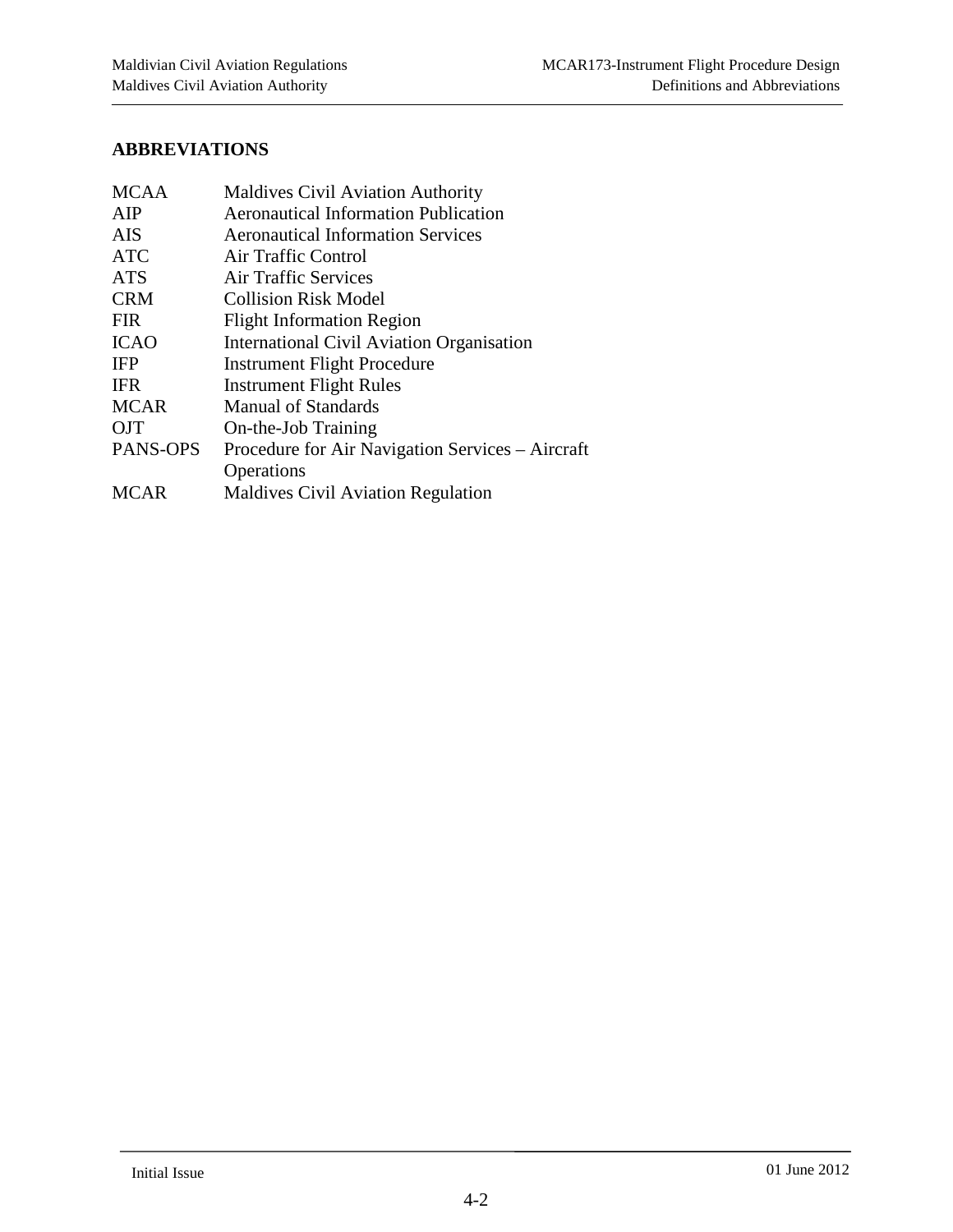# <span id="page-6-0"></span>**CHAPTER 1 INTRODUCTION**

#### <span id="page-6-1"></span>**1.1 GENERAL**

- 1.1.1 MCAR173 Instrument Flight Procedure Design provides standards and requirements for the design and maintenance of instrument flight procedures (IFP). This is to ensure that all published IFP intended for use by aircraft operating under instrument flight rules (IFR) in Maldives flight information region (FIR) meet ICAO requirements for instrument flight procedures.
- 1.1.2 The IFP design organisation shall ensure that the quality and safety of the procedure design product are assured through the review, verification, coordination and validation at appropriate points in the process, so that corrections could be made at the earliest opportunity in the process.
- 1.1.3 In the interest of safety, the IFP design organisation shall implement the provisions in the MCAR173 – Instrument Flight Procedure Design and PANS-OPS in a consistent manner, using processes that will minimise the possibility of errors, identify errors that do occur before they impact safety, and provide for continuous improvement of the procedure design process in order to eliminate or reduce future errors.

#### <span id="page-6-2"></span>**1.2 MCAR 173 – INSTRUMENT FLIGHT PROCEDURE DESIGN**

- 1.2.1 This Regulation should be read in conjunction with:
	- (a) ICAO Doc 8168 Volumes I and II Procedures for Air Navigation Services Aircraft Operations (PANS-OPS)
	- (b) ICAO Doc 9368 IFP Construction Manual
	- (c) ICAO Doc 9371 Template Manual
	- (d) ICAO Doc 9724 CRM Manual
	- (e) ICAO Doc 9365 All Weather Operations Manual
	- (f) ICAO Doc 9613 Manual of Required Navigation Performance (RNP)
	- (g) ICAO Doc 9573 RNAV Operations
	- (h) ICAO Doc 9674 World Geodetic System 1984 (WGS 84) Manual
	- (i) ICAO Doc 8697 Aeronautical Chart Manual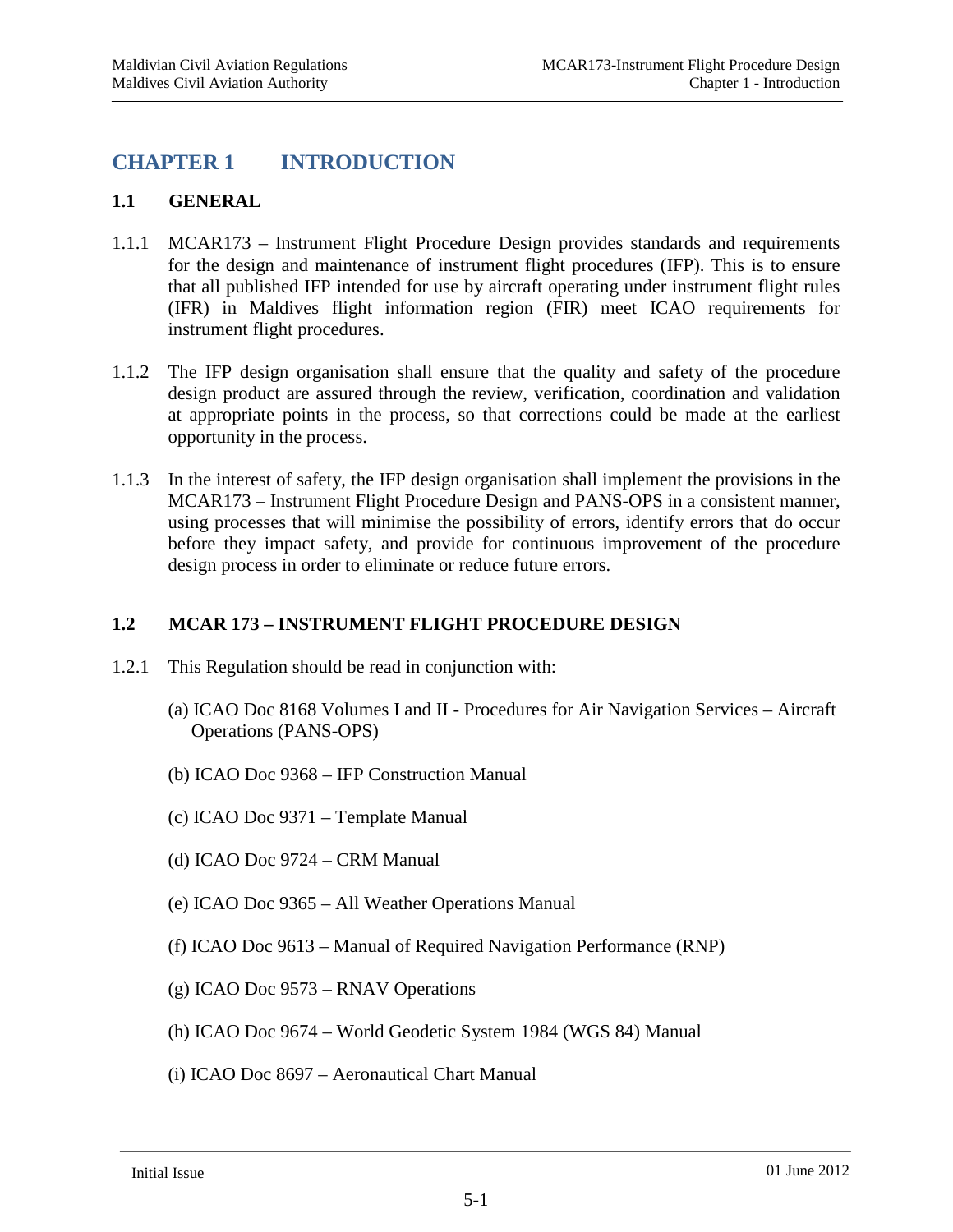- (j) MCAR 4 Aeronautical Charts
- (k) MCAR 5 –Units of Measurements to be used in Air Operations and Ground **Operations**
- (l) ICAO Annex 6 Aircraft Operations
- (m) MCAR 14– Aerodromes
- (n) MCAR 15 Aeronautical Information Services
- 1.2.1 In this regulation, standards are preceded by the word "shall", whereas recommended practices are preceded by the word "should". The IFP design organisation shall comply with all standards at all times and should endeavour to comply with all recommended practices.
- 1.2.2 When the IFP design organisation is not able to comply with any standards specified or referenced in this Regulation, the IFP design organisation shall apply to MCAA for exemption or deviation from the relevant standards. Applications shall be supported in writing with the reasons for such exemption or deviation including any safety assessment or other studies undertaken and where appropriate, an indication of when compliance with the current standards can be expected.
- 1.2.3 When the IFP design organisation is not able to comply with any recommended practices specified or referenced in this Regulation, the IFP design organisation shall notify the MCAA of the noncompliance or deviation with the supporting reason including any safety assessment or other studies undertaken, and where appropriate, an indication of when compliance with the current recommended practices can be expected.
- 1.2.4 Any exemption or deviation granted to the IFP design organization shall also be recorded in the operations manual. The operations manual shall also contain the details of the exemption or deviation, such as the reason that the exemption or deviation was requested and any resultant limitations or conditions imposed.
- 1.2.5 The IFP design organisation shall ensure that the units of measurement as specified in the Regulation of Standards – Units of Measurement to be used in Air and Ground Operations are used in the design of instrument flight procedures where applicable.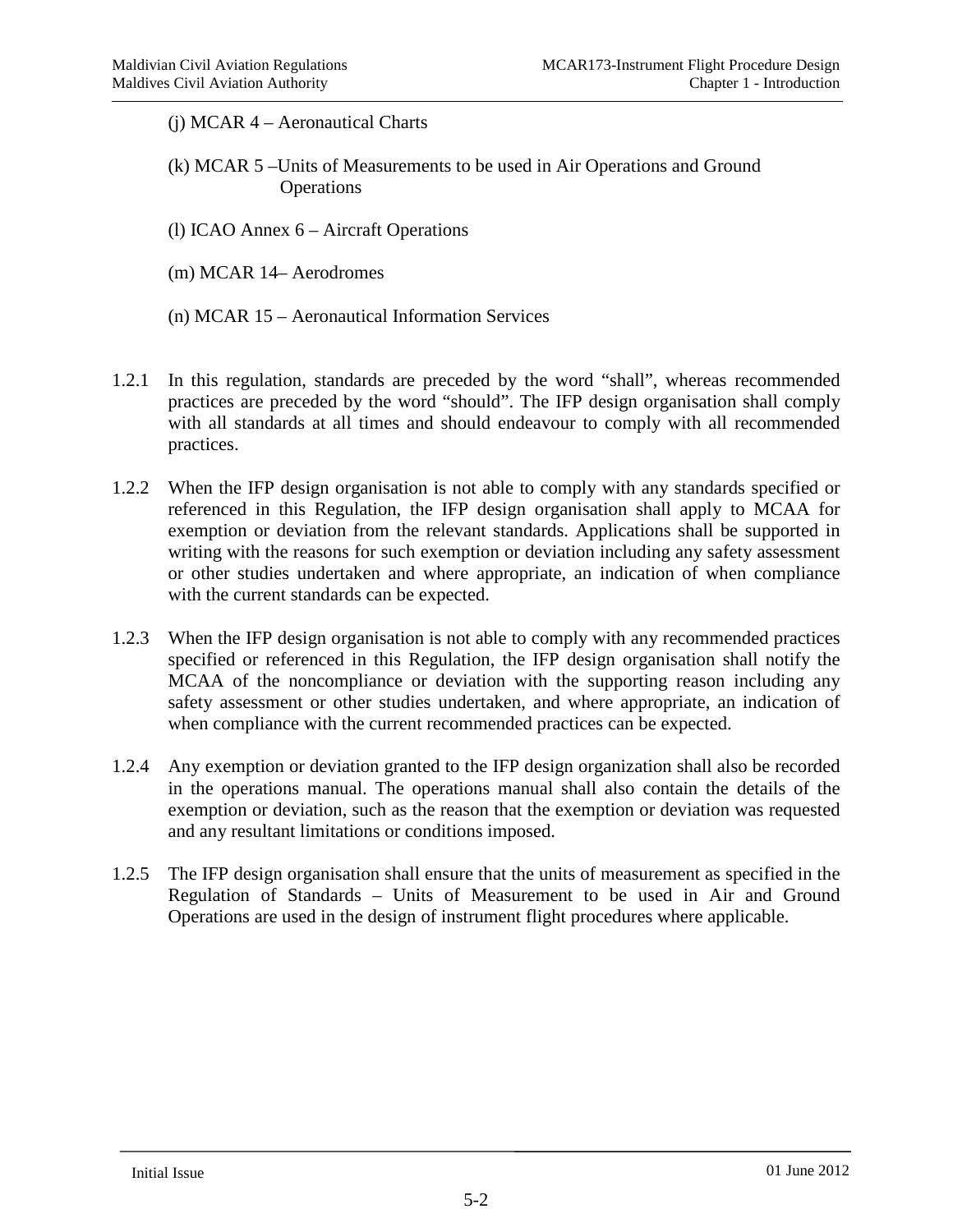## <span id="page-8-0"></span>**CHAPTER 2 INSTRUMENT FLIGHT PROCEDURE DESIGN ORGANISATION**

#### <span id="page-8-1"></span>**2.1 ORGANISATION**

- 2.1.1 The IFP design organisation shall maintain an appropriate instrument design office to enable the IFP designer to carry on design work in instrument flight procedures in accordance with the requirements set out in this Regulation
- 2.1.2 The IFP design organisation shall ensure that the designs of instrument flight procedure are in accordance with:
	- (a) applicable standards set out or referred to in ICAO Doc 8168; and
	- (b) applicable standards as set out in this Regulation.
- 2.1.3 The IFP design organisation shall make provisions for a person(s) trained in IFP design to check and verify independently the plans of each instrument flight procedure designed.

*Note – A reference to verifying an instrument flight procedure is a reference to the process of checking the procedure (including all data, computations and drawings for the procedure) in accordance to the applicable standards set out in the MCAR-IFP Design.*

#### <span id="page-8-2"></span>**2.2 INSTRUMENT FLIGHT PROCEDURE DESIGN MANUAL**

- 2.2.1 The IFP design organisation shall develop and maintain operations manual. The operations manual shall serve to demonstrate how the service provider will comply with the requirements set out in the MCAR – IFP Design.
- 2.2.2 The contents of the operations manual shall include but not limited to the following:
	- (a) The information required of the IFP design organisation as mentioned in this Regulation; and
	- (b) A description of the IFP design office that shows the role, responsibilities and job functions of the IFP design office personnel who are responsible for ensuring the compliance of the organisation with the requirements in sub-paragraph (a).
- 2.2.3 The IFP design organisation shall:
	- (a) keep the operations manual in a readily accessible form;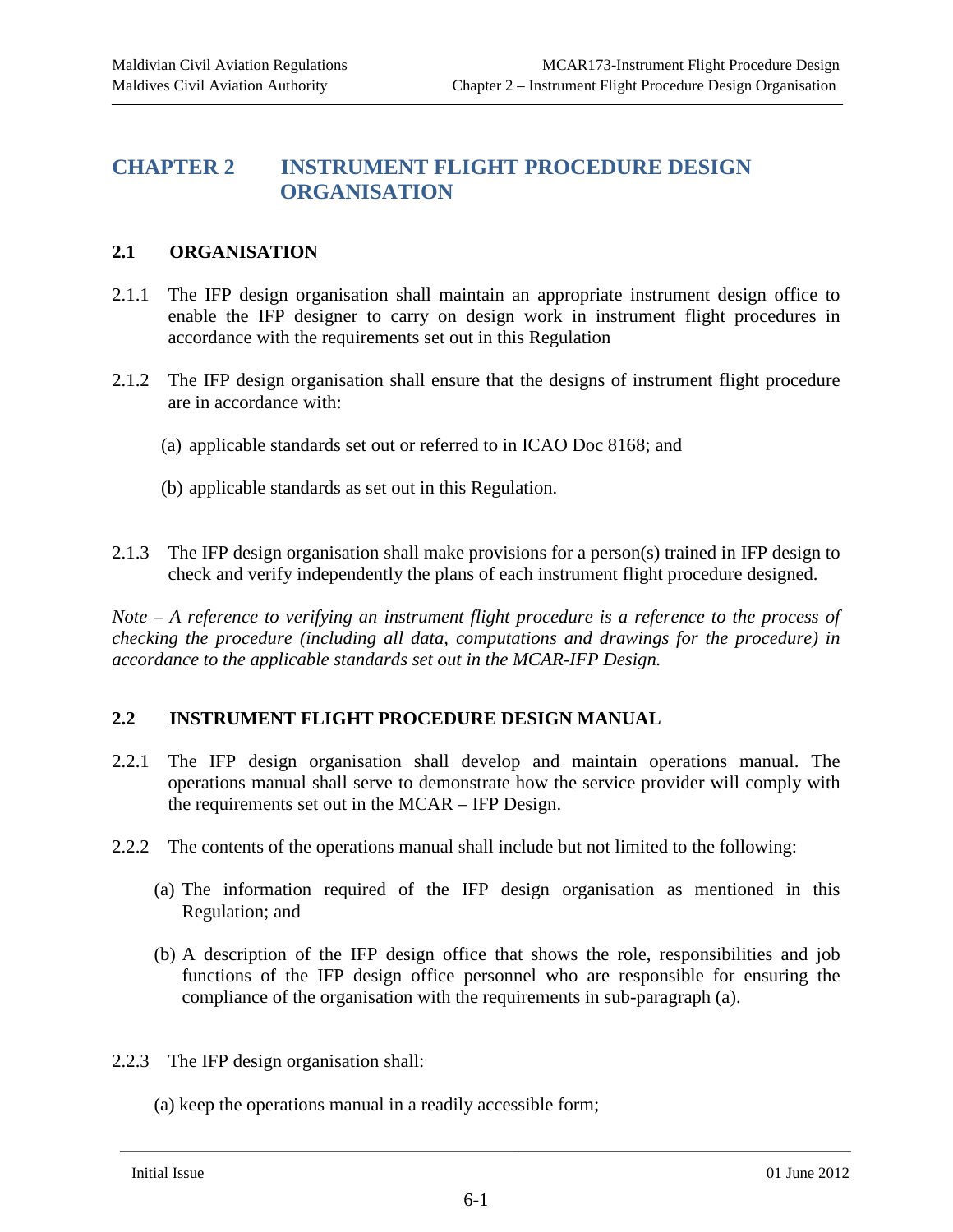- (b) ensure that the IFP designer has ready access to the operations manual; and
- (c) amend the operations manual whenever necessary to keep its content up to date
- . 2.2.4 The IFP design organisation shall submit a copy of the MCAR current operations manual to Maldives Civil Aviation Authority.

#### <span id="page-9-0"></span>**2.3 RESOURCE REQUIREMENTS**

- 2.3.1 The IFP design organisation shall provide and maintain facilities for the design work on instrument flight procedures. This would include:
	- (a) having available equipment appropriate for the design, design verification, flight validation, and maintenance of the types of instrument flight procedures;
	- (b) access to relevant and current data including, but not limited to, aeronautical data, land contour data, and obstacle data for the design, design verification, flight verification, and maintenance of the instrument flight procedures; and
	- (c) ready access to copies of relevant documentation comprising technical standards, practices, and instructions, and any other documentation that may be necessary for the design, design verification, flight validation, and maintenance of the types of instrument flight procedure.
- 2.3.2 If an aeronautical database and aeronautical data is required for designing an instrument flight procedure, the IFP design organization shall ensure the integrity of the database and the data. The data used shall be current, traceable, and meets the required level of verifiable accuracy for the design.

#### <span id="page-9-1"></span>**2.4 DOCUMENTS AND RECORDS CONTROL SYSTEM**

- 2.4.1 The IFP design organisation shall establish and put into effect, a system for controlling documents and records relating to the instrument flight procedures on which the designer carries on design work, including the policies and procedures for making, amending, preserving and disposing of those documents and records.
- 2.4.2 The IFP design organisation shall, at MCAA's request, make the documents and records, or copies of them or extracts from them, available for inspection by MCAA.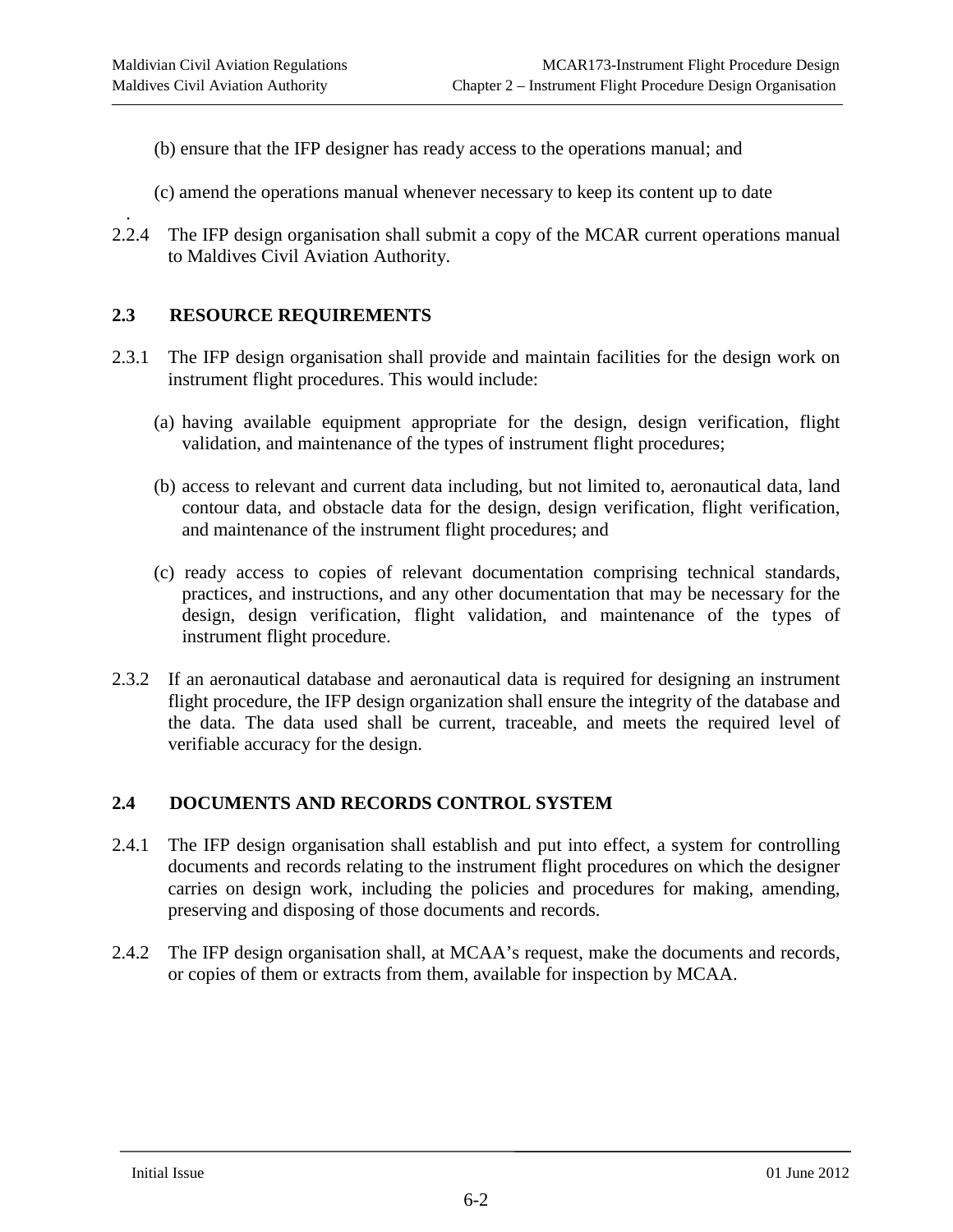### <span id="page-10-0"></span>**CHAPTER 3 INSTRUMENT FLIGHT PROCEDURE DESIGNER QUALIFICATIONS AND TRAINING**

#### <span id="page-10-1"></span>**3.1 IFP DESIGNER QUALIFICATIONS**

3.1.1 The IFP design organisation shall ensure that a person designing or amending a flight instrument procedure demonstrates required competency level for flight procedure design. IFP designers shall acquire and maintain this competency level through training and supervised on-the-job training (OJT). This is to ensure that the quality assurance in the procedure design process and its output, including the quality of aeronautical information/data, meets the requirements of MCAR 4 – Aeronautical Charts and MCAR 15 – Aeronautical Information Services.

#### <span id="page-10-2"></span>**3.2 TRAINING FOR IFP DESIGNERS**

- 3.2.1 The training for IFP designers shall include an initial training and recurrent training at periodic intervals.
- 3.2.2 The IFP design organisation shall ensure that the IFP designer is able to demonstrate a basic level of competency through initial training that includes at least the following elements:
	- (a) overview of ICAO Standards and Recommended Practices (SARPs) relating to IFP design and promulgation;
	- (b) knowledge of information contained in ICAO Doc 8168 –PANS-OPS, and other related ICAO provisions relevant to procedure designs;
	- (c) general criteria in IFP designing;
	- (d) non-precision approach design;
	- (e) precision approach design;
	- (f) instrument departure designs;
	- (g) criteria for RNAV, GNSS and RNP; and
	- (h) practical exercises in the design of procedures.
- 3.2.3 The IFP design organisation shall ensure that the IFP designer is able to demonstrate a basic level of competency through recurrent training that includes at least the following elements: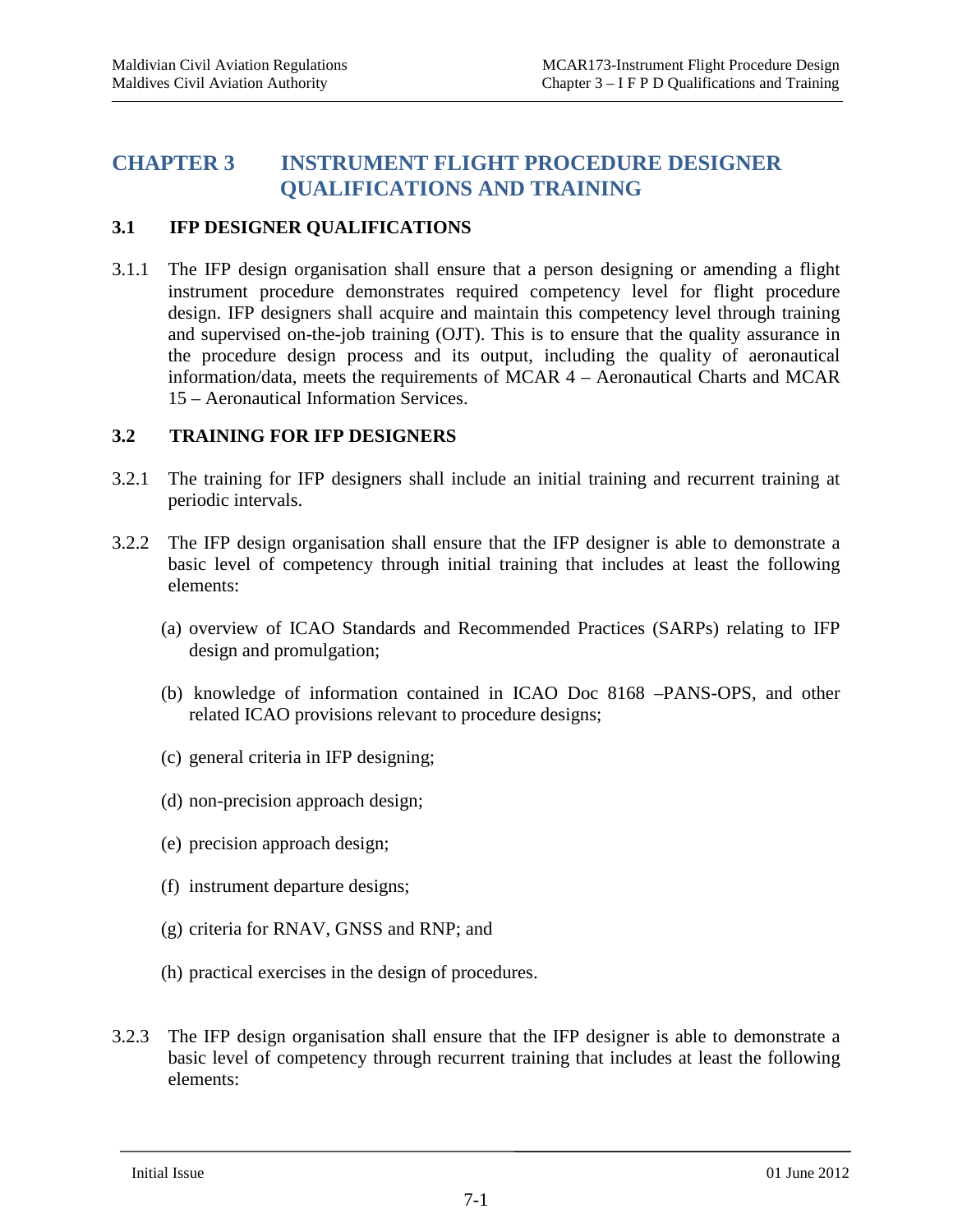- (a) knowledge about updates in ICAO provisions and other provisions pertaining to procedure design; and
- (b) Maintenance and enhancement of knowledge and skills in the design of procedures.
- 3.2.4 OJT is aimed at permitting the new IFP designer to integrate his basic knowledge with actual practice. The IFP design organisation shall ensure that new IFP designers undergo an adequate, supervised OJT.
- 3.2.5 The competency of the IFP designer shall be subject to periodic verification by MCAA to ensure continued compliance with the requirements in this regulation.
- 3.2.6 The IFP design organisation shall maintain training records for their IFP designers.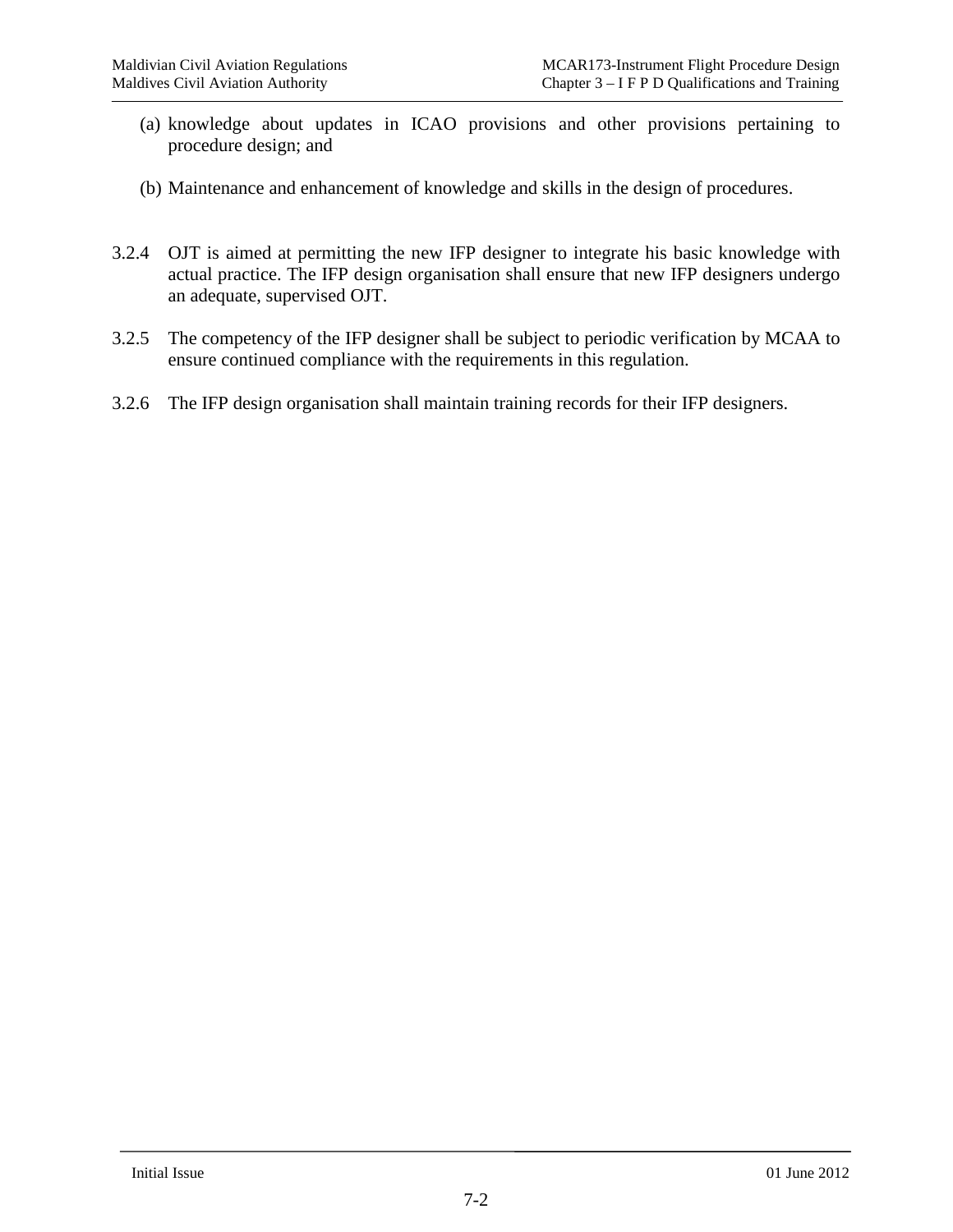### <span id="page-12-0"></span>**CHAPTER 4 PROCEDURE DESIGN INFORMATION ACQUISITION**

#### <span id="page-12-1"></span>**4.1 INFORMATION ACQUISITION**

- 4.1.1 Current and complete survey data and information is crucial to the design of safe IFP. The IFP design organisation shall ensure that the survey and subsequent IFP design activities are controlled and monitored by a person(s) trained in procedure design.
- 4.1.2 In the obstacle survey for procedure design, the IFP designer shall consider that:
	- (a) all obstacles be accounted for. Items, such as trees and heights of tall buildings shall be accounted for either by physical examination of the site or by addition of a suitable margin above terrain contours; and
	- (b) the accuracy of the vertical and horizontal data obtained may be adjusted by adding an amount equal to the specified survey error to the height of all measured obstructions and by making a corresponding adjustment for specified horizontal error.
- 4.1.3 The procedure design information shall be coordinated with all relevant stakeholders. As input for the procedure design process the following aspects need to be assessed:
	- (a) airport, navigation aid, obstacle, terrain coordinate and elevation data, based on verified surveys and complying with ASC 139-5, MCAR 11 and 15 requirements;
	- (b) airspace requirements;
	- (c) user requirements the needs of Air Traffic Service provider and operators who will use this procedure;
	- (d) airport infrastructure such as runway classification, lighting, communications, runway markings, and availability of local altimeter setting;
	- (e) environmental considerations; and
	- (f) any other potential issue associated with the procedure.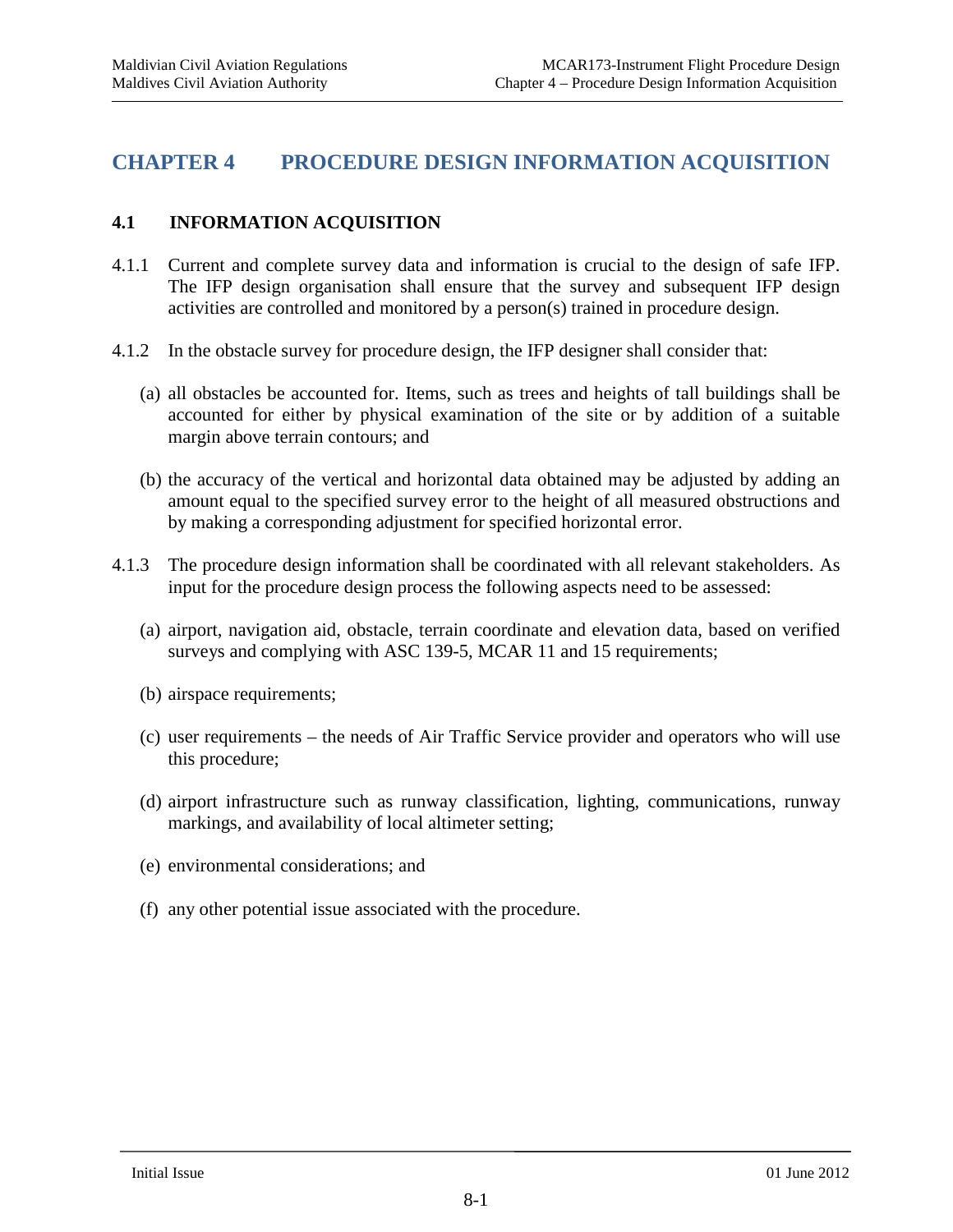## <span id="page-13-0"></span>**CHAPTER 5 INSTRUMENT FLIGHT PROCEDURE DESIGN PROCESS**

#### <span id="page-13-1"></span>**5.1 INTRODUCTION**

- 5.1.1 The Instrument Flight Procedure Design process (see Appendix 1) encompasses the acquisition of data, design and promulgation of procedures. It starts with compilation and verification of the many inputs and ends with ground and/or flight validation of the finished product, and documentation for publication.
- 5.1.2 IFP shall be accompanied by a narrative, which describes the procedure in textual format.

#### <span id="page-13-2"></span>**5.2 PROCEDURE DESIGN**

- 5.2.1 Procedures shall be designed according to ICAO Doc 8168 PANSOPS criteria. Coordination with all concerned parties shall continue throughout the procedure design and validation process to ensure that the procedure meets the needs of the user and the community.
- 5.2.2 Each new or revised procedure shall be verified by a person(s) trained in procedure design other than the one who designed the procedure, to ensure compliance with applicable criteria.
- 5.2.3 Published procedures shall be subject to periodic review to ensure that they continue to comply with changing criteria, and meets user requirements. The maximum interval for this review is five years.

#### <span id="page-13-3"></span>**5.3 PROCEDURE DESIGN DOCUMENTATION**

- 5.3.1 The documentation provided by the IFP designer is divided into three categories and includes:
	- (a) documentation required for publication in the AIP in accordance with MCAR 4 and 15;
	- (b) documentation required to maintain transparency concerning the details and assumptions used by the IFP designer, which should include supporting information/data used in the design, such as:
		- (i) controlling obstacle for each segment of the procedure;
		- (ii) effect of environmental considerations on the design of the procedure;
		- (iii) infrastructure assessment;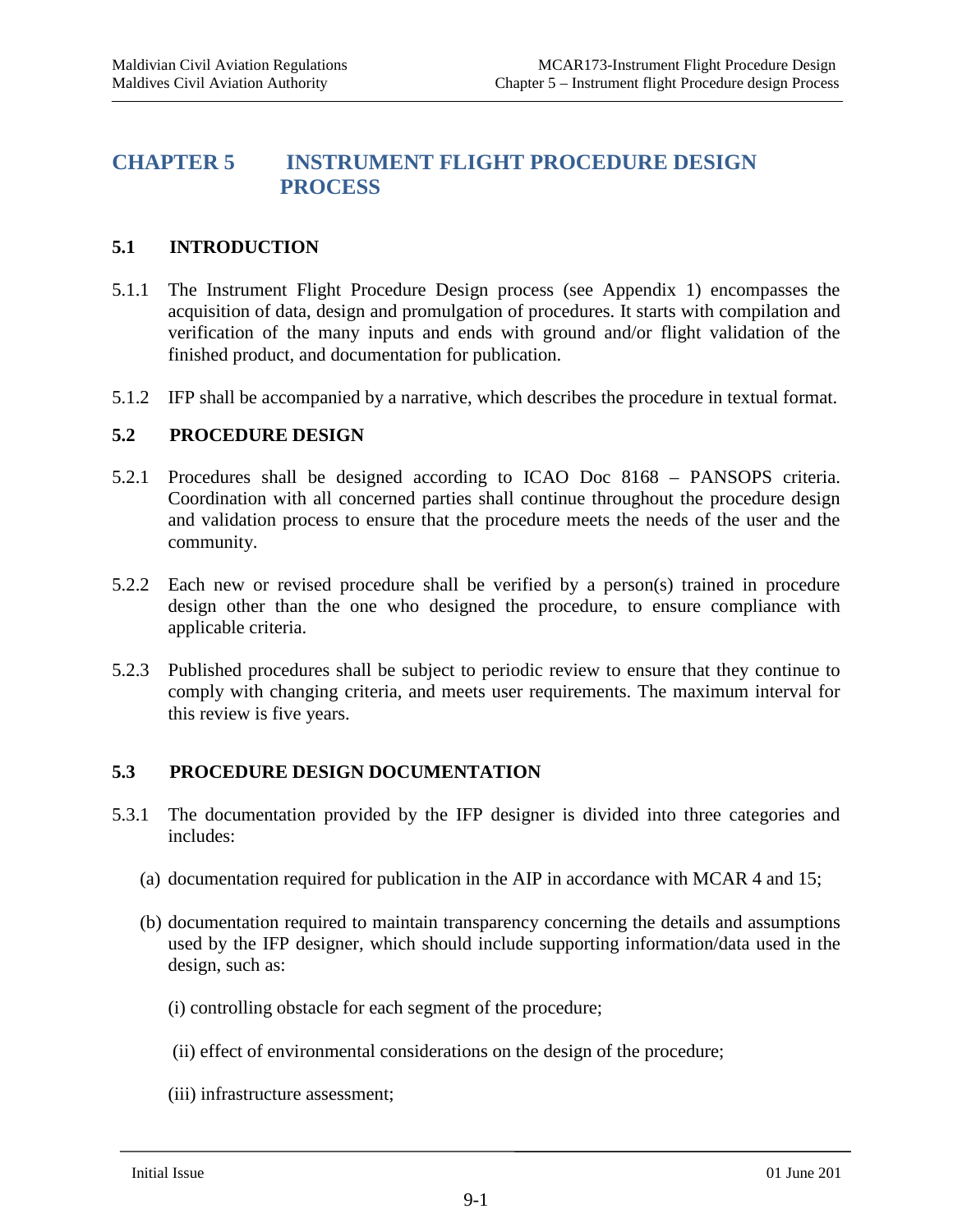(iv) airspace constraints;

- (v) for modifications or amendments to existing procedures, the reasons for any changes; and
- (vi) for any deviation from existing standards, the reasons for such a deviation and details of the mitigations applied to assure continued safe operations.
- (c) additional documentation required to facilitate ground and flight validation of the procedure.
- 5.3.2 All calculations and results of calculations shall be presented in a manner that enables the reader to follow and trace the logic and resultant output. A record of all calculations shall be kept in order to prove compliance to or variation from the standard criteria.
- 5.3.3 Formulae used during calculation shall be the standard formulae as stated in ICAO Doc 8168 and related ICAO publications. Units of measurement and conversion factors between such units shall be in accordance to MCAR 4, 5 and ICAO Annexes 6.
- 5.3.4 Rounding of results shall follow the standard guidelines in ICAO Doc 8168 and related ICAO publications. Rounding shall only be made at the publication stage to facilitate usable figures on maps and charts. Where rounding is required at earlier stages rounding shall be made to the pessimistic consideration, i.e. obstacles heights rounded up, speeds rounded up, turn altitudes rounded down etc.
- 5.3.5 All documentation shall undergo a final verification for accuracy and completeness prior to validation and publication.
- 5.3.6 All documentation shall be retained to assist in recreating the procedure in the future in the case of incidents and for periodic review and maintenance. The periodic retention shall not be less than the operational lifetime of the procedure.

#### <span id="page-14-0"></span>**5.4 GROUND AND FLIGHT VALIDATION**

#### **5.4.1 Validation**

- 5.4.1.1 Validation is the necessary final quality assurance step in the procedure design process, prior to publication. The purpose of validation is the verification of all obstacle and navigation data, assessment of fly ability of the procedure. Validation normally consists of ground validation and flight validation.
- 5.4.1.2 Ground validation shall always be undertaken.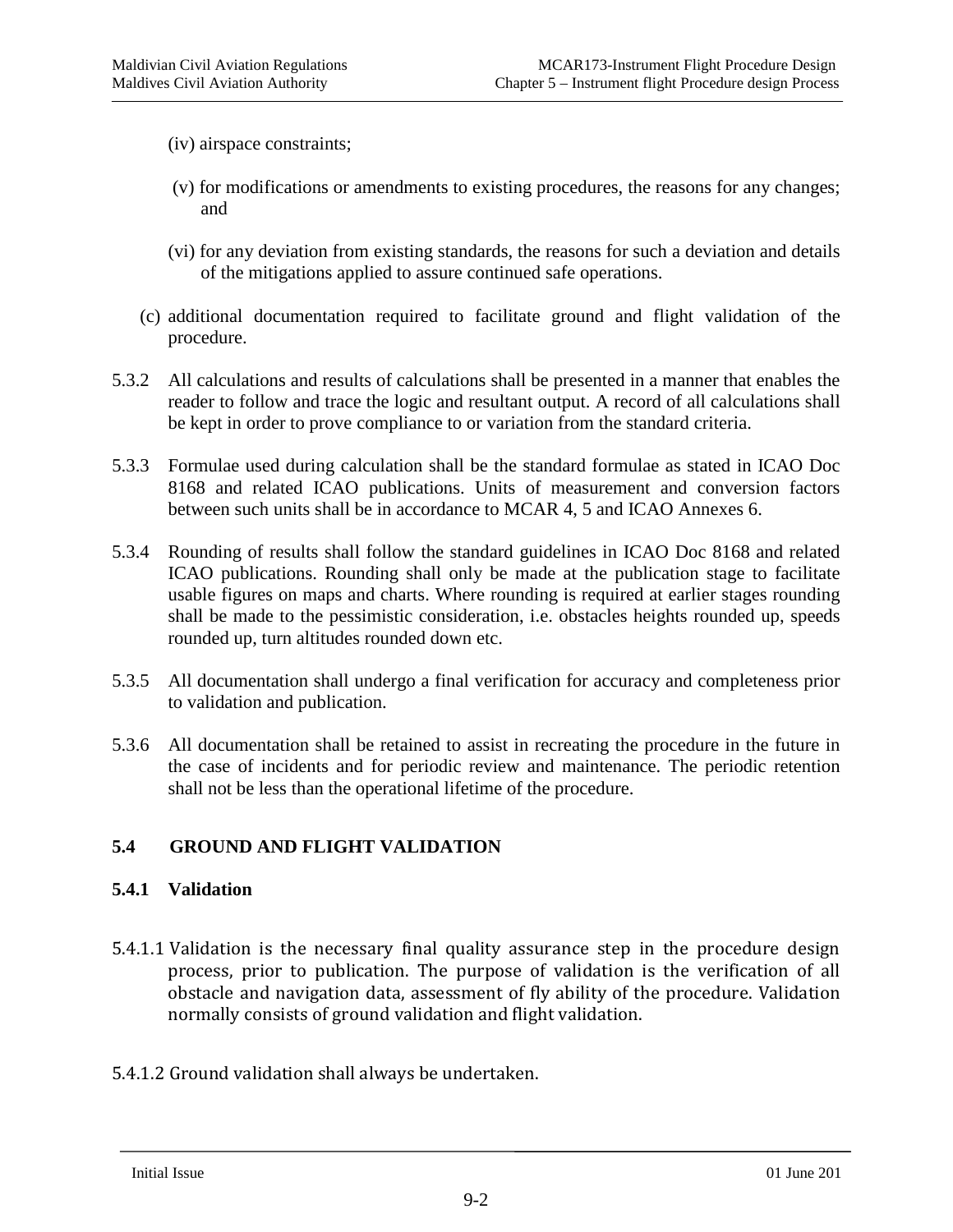5.4.1.3 When ground validation can verify the accuracy and completeness of all obstacle and navigation data considered in the procedure design, and any other factors normally considered in the flight validation, then the flight validation requirement may be dispensed with.

#### **5.4.2 Ground Validation**

- 5.4.2.1 Ground validation is a review of the entire instrument flight procedure package by a person(s) trained in procedure design and with appropriate knowledge of flight validation issues. It is meant to arrest errors in criteria and documentation, and evaluate on the ground, to the extent possible, those elements that will be evaluated in a flight validation. Issues identified in the ground validation should be addressed prior to any light validation.
- 5.4.2.2 The ground validation would also determine if flight validation is needed for modifications and amendments to previously published procedures.

#### **5.4.3 Flight Validation**

- 5.4.3.1 Flight validation of instrument flight procedures should be carried out as part of the initial record and should also be included as part of the periodic quality assurance programme. It shall be accomplished by a qualified and experienced flight inspector.
- 5.4.3.2 The objectives of the flight validation of instrument flight procedures are to:
	- (a) provide assurance that adequate obstacle clearance has been provided;
	- (b) verify that the navigation data to be published, as well as that used in the design of the procedure, is correct;
	- (c) verify that all required infrastructure, such as runway markings, lighting, and communications and navigation sources, are in place and operative;
	- (d) conduct an assessment of fly ability to determine that the procedure can be safely flown; and
	- (e) evaluate the charting, required infrastructure, visibility and other operational factors.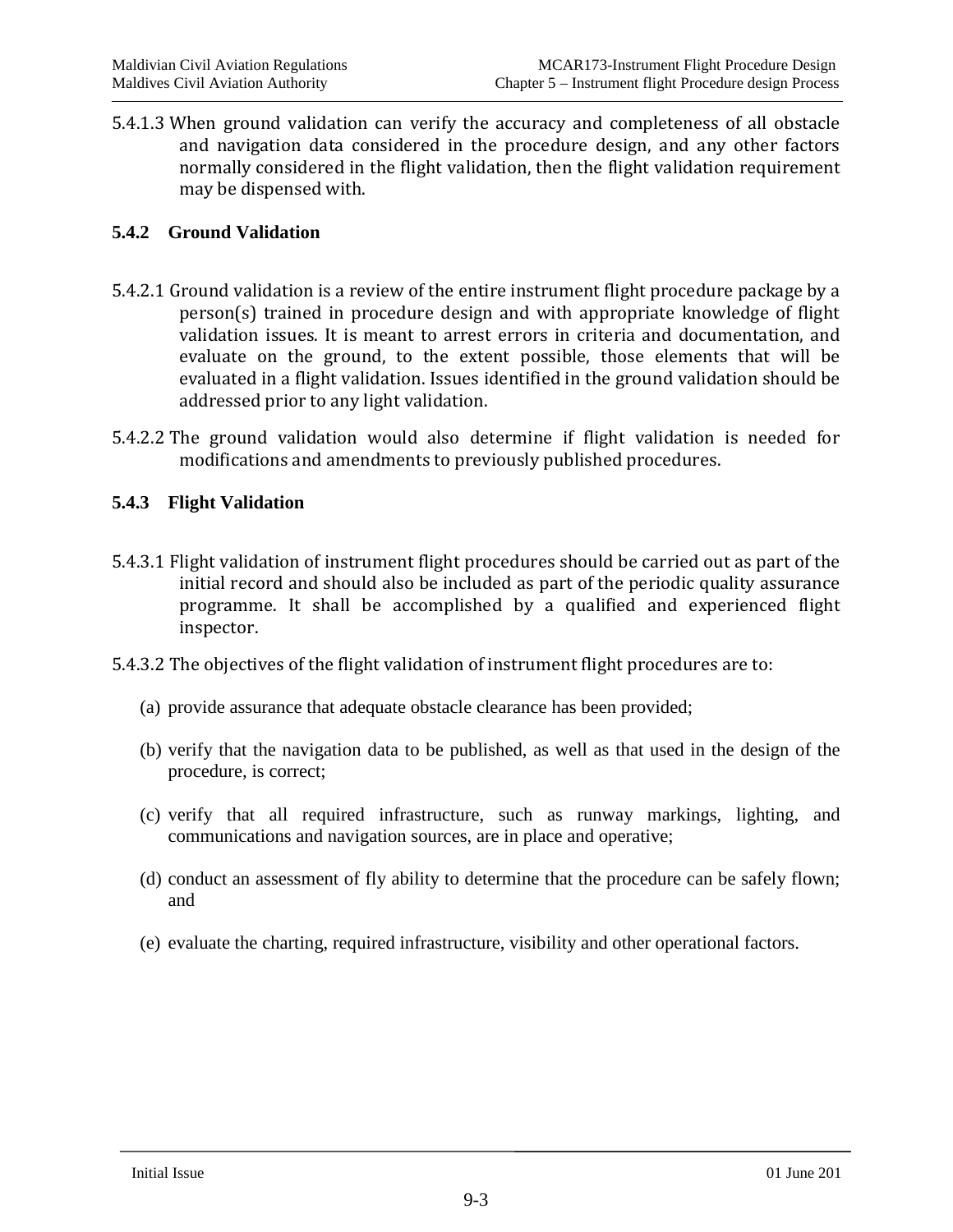- 5.4.3.3 Flight validation should be apart from flight inspection. Flight inspection of IFP is required to assure that the appropriate radio navigation aids adequately support the procedure. This is carried out as part of a formal flight inspection programme and is performed by a qualified flight inspector using an appropriately equipped aircraft.
- 5.4.3.4 The IFP designer shall be the originator of all data applicable to conduct a flight validation provided to the flight inspection operations activity. The IFP designer should be prepared to provide briefings to the flight inspection crews in those cases where flight procedures have unique application or special features.
- 5.4.3.5 The IFP designer may participate in the initial validation flight to assist in its evaluation and obtain direct knowledge of issues related to the procedure's design from the flight inspection pilot and/or inspector.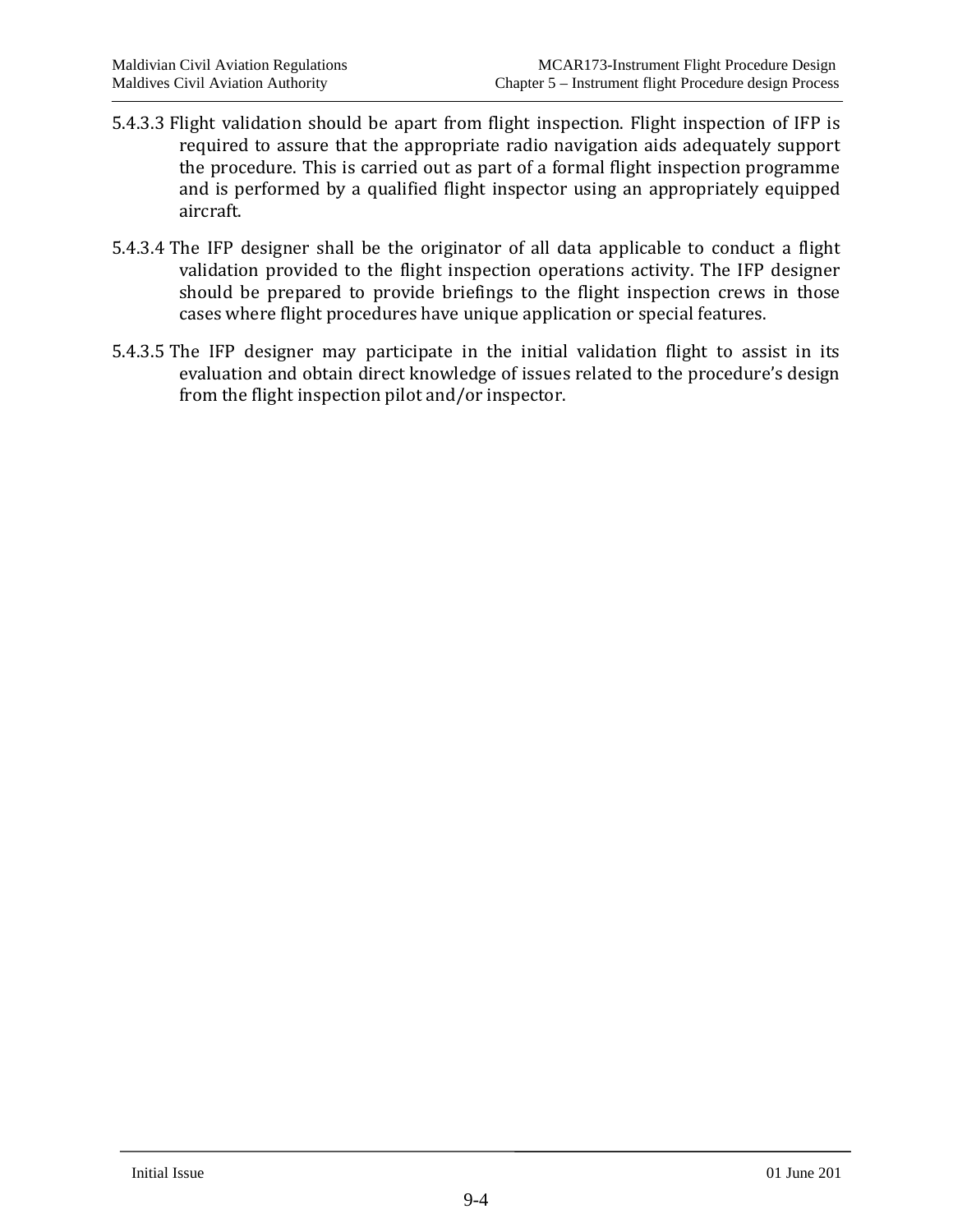# <span id="page-17-0"></span>**CHAPTER 6 SAFETY ASSESSMENT**

#### <span id="page-17-1"></span>**6.1 SAFETY ASSESSMENT**

.

- 6.1.1 The IFP design organisation shall carry out a safety assessment in respect of proposals for new flight procedure designs or any significant changes in a revised procedure. Proposals shall be implemented only when the assessment has shown that an acceptable level of safety will be met.
- 6.1.2 The safety assessment shall consider relevant factors determined to be safety-significant, including but not limited to:
	- (a) types of aircraft and their performance characteristics, including navigation capabilities and navigation performance;
	- (b) traffic density and distribution;
	- (c) airspace complexity; ATS route structure and classification of the airspace;
	- (d) aerodrome layout
	- (e) type and capabilities of ground navigation systems
	- (f) any significant local or regional data (e.g. obstacles, infrastructures, operational factors, etc).
- 6.1.3 Safety risk control/mitigation process shall include hazard/consequence identification and safety risk assessment. Once hazards and consequences have been identified and safety risks assessed, the effectiveness and efficiency of existing aviation system defences relative to the hazards and consequences should be evaluated. As a consequence of this evaluation, existing defences shall be reinforced, new ones introduced, or both.
- 6.1.4 As part of the safety assurance, the risk control/ mitigation process shall include a system of feedback. This is to ensure integrity, efficiency and effectiveness of the defences under the new operational conditions.
- 6.1.5 The IFP design organisation shall ensure that the results and conclusions of the safety assessment and mitigation process of a new or changed procedure are specifically documented, and that this documentation is maintained throughout the life of the instrument flight procedure.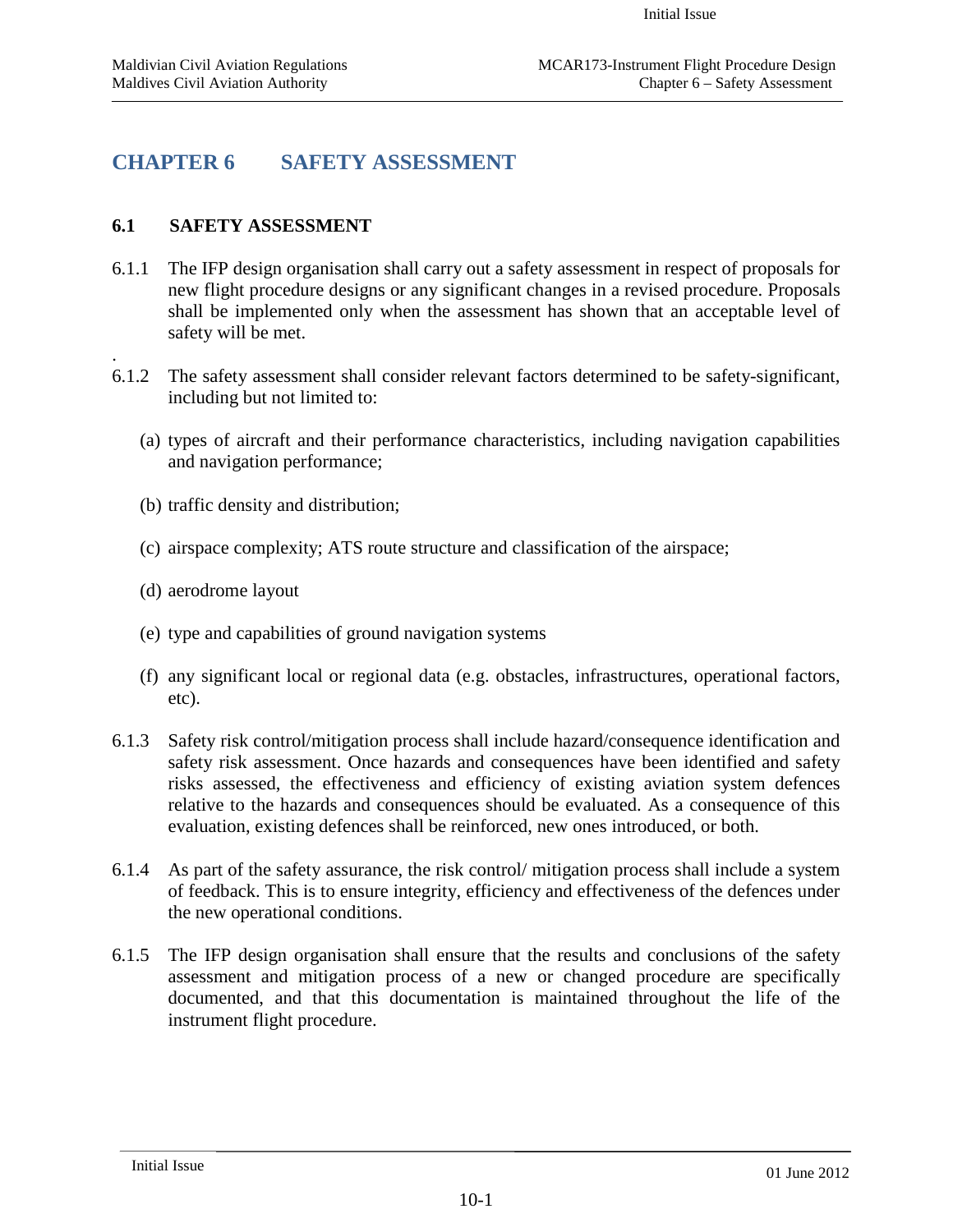# <span id="page-18-0"></span>**CHAPTER 7 DESIGN PUBLICATION**

#### <span id="page-18-1"></span>**7.1 PUBLICATION OF INSTRUMENT FLIGHT PROCEDURES**

- 7.1.1 The IFP design organisation shall ensure that instrument flight procedures designs/charts, are provided to the Aeronautical Information Service (AIS) provider for publication in the AIP.
- 7.1.2 The intended effective date for operational use of the IFP shall be included in the document narrative.
- 7.1.3 The designs/charts published in the AIP shall be produced in accordance with the provisions contained in the documents listed below:
	- (a) MCAR 4 Aeronautical Charts
	- (b) ICAO Doc 8168 Volumes I and II Procedures for Air Navigation Services Aircraft Operations (PANS-OPS)
	- (c) ICAO Doc 8697 Aeronautical Chart Manual
	- (d) MCAR 15 Aeronautical Information Services
- 7.1.4 The aeronautical charts included in the AIP shall be kept up-to-date by means of replacement sheets where necessary. Significant amendments or revisions in the IFP shall be clearly indicated in the revised charts.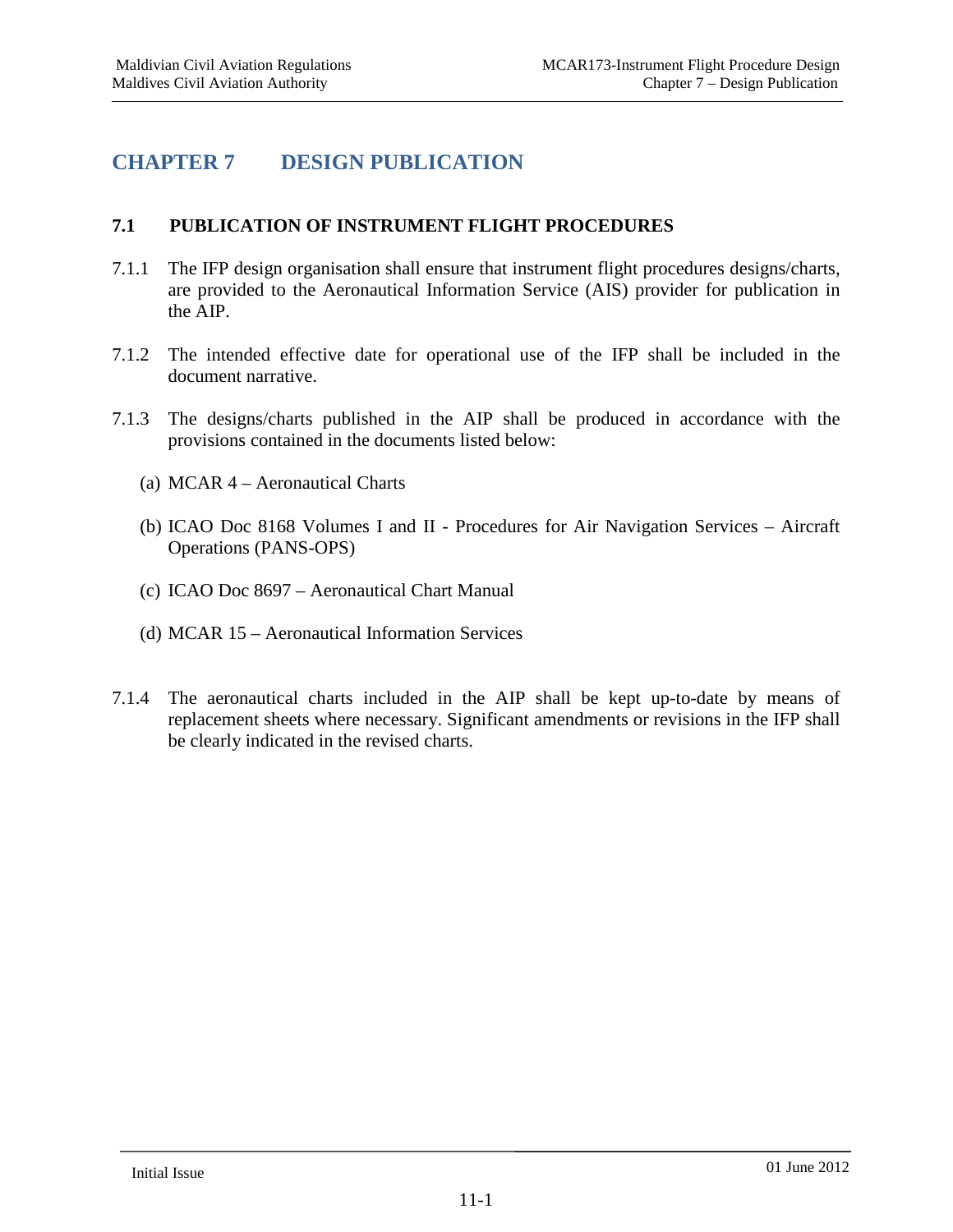# CHAPTER 8 PROCEDURE DESIGN AUTOMATION

#### 8,1 GENERAL

- 8.1.1 Procedure design automation tools have the potential to reduce errors in the procedure design process, as well as to standardise the application of the PANS-OPS criteria.
- 8.1.2 ICAO produces several tools automating elementary portions of the procedure design criteria, where the consequences of error are particularly significant to safety. Included in these tools are the PANSOPS Obstacle Assessment Surface (OAS) Software and the PANSOPS Software (CD-lOl), providing a means to evaluate the total risk of impact with an obstacle or the ground on precision approaches.

#### 8.2 PROCEDURAL DESIGN AUTOMATION

8.2.1 The IFP design organisation shall ensure that the software packages used in the design of procedures have been validated. A description of the procedures to be used to ensure that all equipment, including software is operated in accordance with the manufacturer's operating instructions and manuals, shall be made readily available to the IFp designer.

#### **EFFECTIVITY**

This MCAR is effective from  $1<sup>st</sup>$  June 2012



For the Maldives Civil Aviation Authority Hussein Jaleel CHIEF EXECUTIVE

lnitial Issue